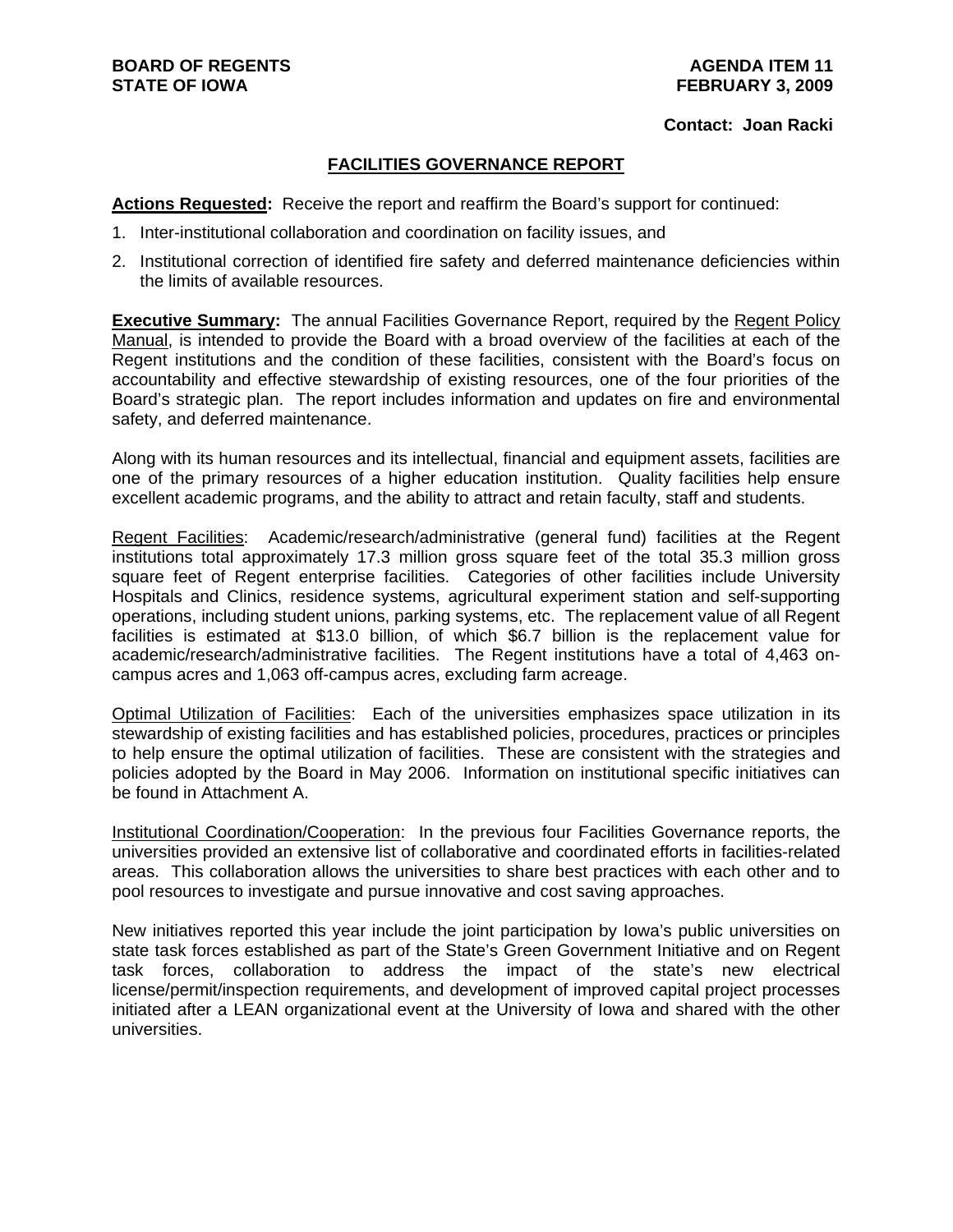Fire and Environmental Safety Deficiencies and Deferred Maintenance: Fire safety deficiencies (identified by the State Fire Marshal, other entities engaged in fire safety reviews, or institutional personnel) and deferred maintenance (repair or replacement of all, or a part of, an existing capital asset that was not repaired or replaced at the appropriate time because of a lack of funds) can be corrected as individual projects, incorporated into major renovations / rehabilitations, or eliminated through the demolition of structures. The Board's FY 2010 capital request, approved at its September 2008 meeting, includes \$50 million for individual projects to correct fire safety and deferred maintenance deficiencies as well as renovation projects which would correct deficiencies.

The State Fire Marshal's Office and other external entities have identified fire safety deficiencies in general fund facilities which the institutions have estimated would cost \$20.4 million to correct; this amount is significantly higher than amount reported for Fall 2007. The University of Iowa reports that additional buildings were added to its list in the last year after solutions to the deficiencies noted in the 2006 State Fire Marshal's Office inspection were accepted by the Office. Iowa State University also reports an increase in needed funding due to the addition of fire sprinkler systems in 17 buildings to address fire corridor deficiencies cited in the 2007 inspection by the State Fire Marshal's Office.

Identified, potentially life-threatening fire safety deficiencies are promptly addressed and corrected, or facilities are closed until they can be made safe. Other identified deficiencies are prioritized for correction. Progress in addressing fire safety issues will continue to be challenged by new safety standards, aging buildings, and changes in building usage.

For Fall 2008, the Regent institutions report a total of \$494.5 million in deferred maintenance in general fund facilities and utilities, excluding on-going renovation projects, FY 2009 planned projects and the deferred maintenance to be corrected as components of the major renovation projects authorized by 2007 academic building revenue bonding legislation. (Data for the report were submitted prior to the announced appropriation reversions which will negatively impact the institutions' abilities to undertake deferred maintenance and fire safety projects; the impact of the reversions will be shown in next year's report. The operating budget reductions in the mid-2000s negatively impacted the abilities of the institutions to correct the deficiencies.)

The total of \$494.5 million is \$35.3 million (7.7%) higher than the amount reported for Fall 2007 (\$459.2 million); however, due to higher construction costs during the last year, the dollar amount of deferred maintenance reported for Fall 2007 would total approximately \$484 million in current dollars. Thus, the renovation projects and individual deferred maintenance projects to be undertaken through the bonding authorization are having a significant impact in mitigating the increase in the amount of deferred maintenance. Further information is included in Attachment B.

**Report Organization:** The report includes the following attachments:

| Section                                                                         | Page |
|---------------------------------------------------------------------------------|------|
| <b>Attachment A - Background</b>                                                | 3    |
| <b>Attachment B - Fire and Environmental Safety</b><br>and Deferred Maintenance |      |
| Table 1                                                                         | 1.3  |
| Table 2                                                                         | 14   |

H:\BF\2009\feb09\0209\_ITEM11facilitiesgovernance.doc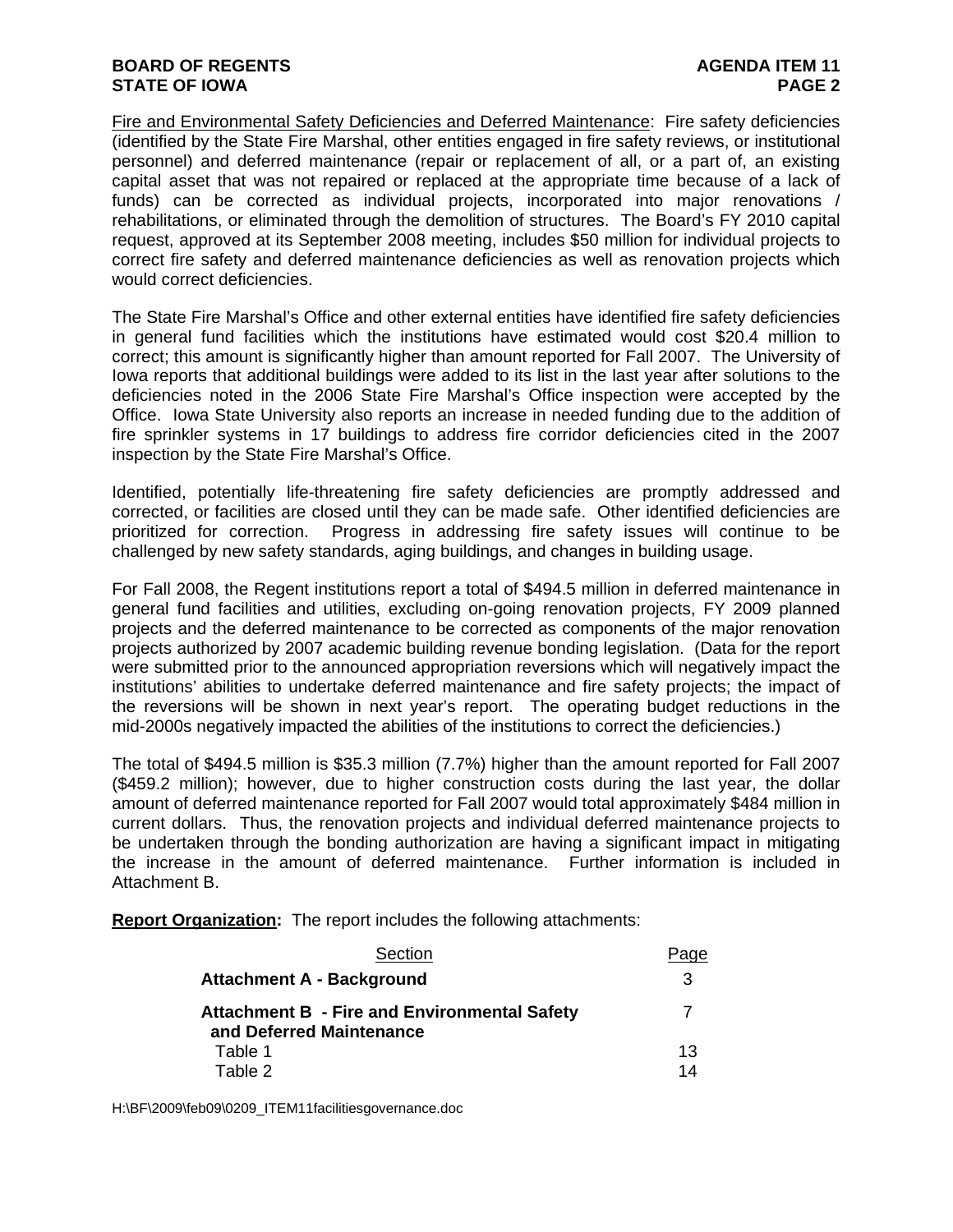## **BACKGROUND**

**Campus Facilities:** Regent facilities total 35.3 million gross square feet (GSF); approximately 36.5 percent of the square footage was constructed during the period 1961-1980, as was approximately 35.9 percent of the 17.3 million GSF of academic/research/administrative space. (The newest of these facilities are now approaching 30 years of age.) This construction "boom" was similar to the "boom" found among other higher education institutions in the United States.

The age of facilities is one of the factors contributing to the amount of deferred maintenance and the presence of fire safety deficiencies. Renovation provides a means to modernize facilities to meet current needs and to address deferred maintenance and fire safety deficiencies. The following table summarizes, by year of construction, the Regent institutional total gross square footage (GSF) and academic/research/administrative (including Oakdale) total GSF.

|                  | <b>Regent Total Square</b><br>Footage |          | Academic/Research/<br>Administrative Square<br>Footage* |            |
|------------------|---------------------------------------|----------|---------------------------------------------------------|------------|
| Years            | <b>GSF</b> of Intial                  | Percent  | <b>GSF</b> of Intial                                    | Percent of |
|                  | Construction                          | of Total | Construction                                            | Total      |
| Pre-1930         | 5,424,677                             | 15.39    | 3,748,960                                               | 21.62      |
| 1931-1950        | 1,870,193                             | 5.30     | 1,000,301                                               | 5.77       |
| 1951-1960        | 2,392,720                             | 6.79     | 915,793                                                 | 5.28       |
| 1961-1970        | 7,259,709                             | 20.59    | 2,883,036                                               | 16.63      |
| 1971-1980        | 5,593,434                             | 15.86    | 3,342,821                                               | 19.28      |
| 1981-1990        | 4,009,669                             | 11.37    | 1,663,020                                               | 9.59       |
| 1991-2000        | 4,799,730                             | 13.61    | 2,078,574                                               | 11.99      |
| $2001 - present$ | 3,908,549                             | 11.09    | 1,703,845                                               | 9.83       |
| Total            | 35,258,681                            | 100.00   | 17,336,350                                              | 100.00     |

\*Includes Oakdale

The total square footage by institution, by function, is as follows:

|                | <u>SUI</u> | <u>ISU</u> | UNI       | ISD     | <b>IBSSS</b> | Total      |
|----------------|------------|------------|-----------|---------|--------------|------------|
| Acad/Res/Admin | 7,626,666  | 6,518,974  | 2,617,703 | 381,500 | 191,507      | 17,336,350 |
| <b>UIHC</b>    | 3,635,439  |            |           |         |              | 3,635,439  |
| All Other      | 5,745,513  | 6,509,345  | 2,032,034 |         |              | 14,286,892 |
| Total          | 17,007,618 | 13,028,319 | 4,649,737 | 381,500 | 191,507      | 35,258,681 |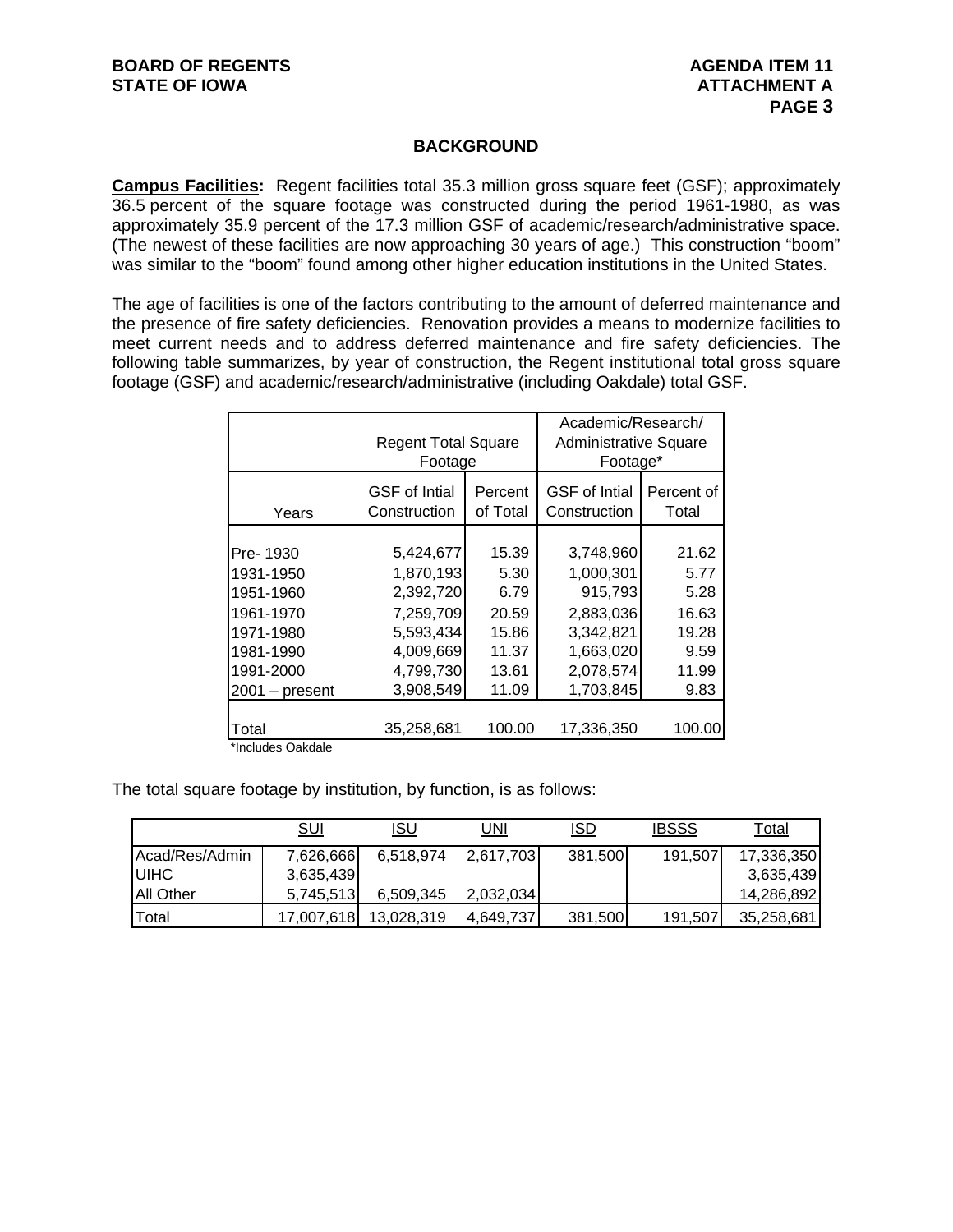# **BOARD OF REGENTS AGENUS AGENDA ITEM 11 STATE OF IOWA ATTACHMENT A**

**Capital Expenditures:** Since FY 2004, the Regent institutions have expended more than \$1.1 billion for capital projects with project costs exceeding \$250,000.

|            |           |             | Projects with Costs Exceeding \$250,000 - All Funds*<br>(\$ in millions) |         |       |                  |             |           |             |           |         |            |
|------------|-----------|-------------|--------------------------------------------------------------------------|---------|-------|------------------|-------------|-----------|-------------|-----------|---------|------------|
|            | FY 2004   |             |                                                                          | FY 2005 |       |                  | FY 2006     |           | FY 2007     |           | FY 2008 |            |
|            | #<br>Proj | Exp         | #<br><u>Proj</u>                                                         |         | Exp   | #<br><u>Proj</u> | Exp         | #<br>Proj | <b>Exp</b>  | #<br>Proj |         | <u>Exp</u> |
| SUI        | 199       | \$<br>119.3 | 183                                                                      | S       | 167.6 | 183              | 168.1<br>\$ | 147       | \$<br>133.2 | 144       |         | 93.0       |
| <b>ISU</b> | 58        | 82.3        | 60                                                                       |         | 45.7  | 69               | 38.6        | 61        | 62.4        | 66        |         | 96.2       |
| <b>UNI</b> | 25        | 22.2        | 27                                                                       |         | 21.7  | 23               | 26.3        | 21        | 28.9        | 22        |         | 24.9       |
| Total      | 282       | \$223.8     | 270                                                                      | \$      | 235.0 | 275              | \$233.0     | 229       | 224.5<br>\$ | 232       |         | \$214.1    |

The following table compares institutional expenditures for FY 2004 – FY 2008.

\* As submitted by the institutions to the Board Office on capital project status reports.

The expenditures are from all sources of funds including capital appropriations; building renewal (repair) funds; institutional road funds; gifts and grants; income from treasurer's temporary investments; proceeds of academic building, dormitory, telecommunications, and other revenue bond issues; and university hospitals building usage funds and revenue bonds.

**Optimal Utilization of Facilities:** In May 2006**,** the Board adopted policies and procedures on the optimal utilization of facilities. To balance and align current space requests with long-range goals, decisions about space at the University of Iowa are reviewed and coordinated with the Campus Master Plan, which is updated annually. In recent years, the Office of the Provost drafted a policy requiring colleges to identify the spaces used by researchers and to evaluate the effectiveness of space allocations. Facilities Management's Space Planning & Utilization unit works directly with the Office of the Provost, Office of the Vice President for Research, departmental executive officers and deans, and others on space allocations and assignments. The majority of day-to-day space needs are accommodated by reassigning existing space. However, as the University steps up its building renewal efforts and with many temporary reassignments due to flood damage, there are challenges in identifying swing space for the temporary relocation of the occupants while space is renovated. The University's new Space Information Management System, a web-accessible database currently being implemented, will provide one central and reliable record of campus space.

Iowa State University reports that it has adopted policies, procedures and practices to provide for the optimal utilization of existing campus facilities. The University's Policy Manual states that space is a limited resource owned by the University and available for reallocation to support the University's mission. The University's approach emphasizes that the optimal use of space includes reallocation to meet the best use, remodeling when necessary to provide functionally appropriate facilities to meet program needs, and construction of new space if no other alternative is acceptable or available. One of the elements of the University's new Resource Management Model of budgeting is that units are paying the full operating costs of the space they occupy and use. The University reports that departments have become more engaged in the preliminary planning and design of capital projects, and in the impact of decisions made at these early stages on a project's life cycle costs.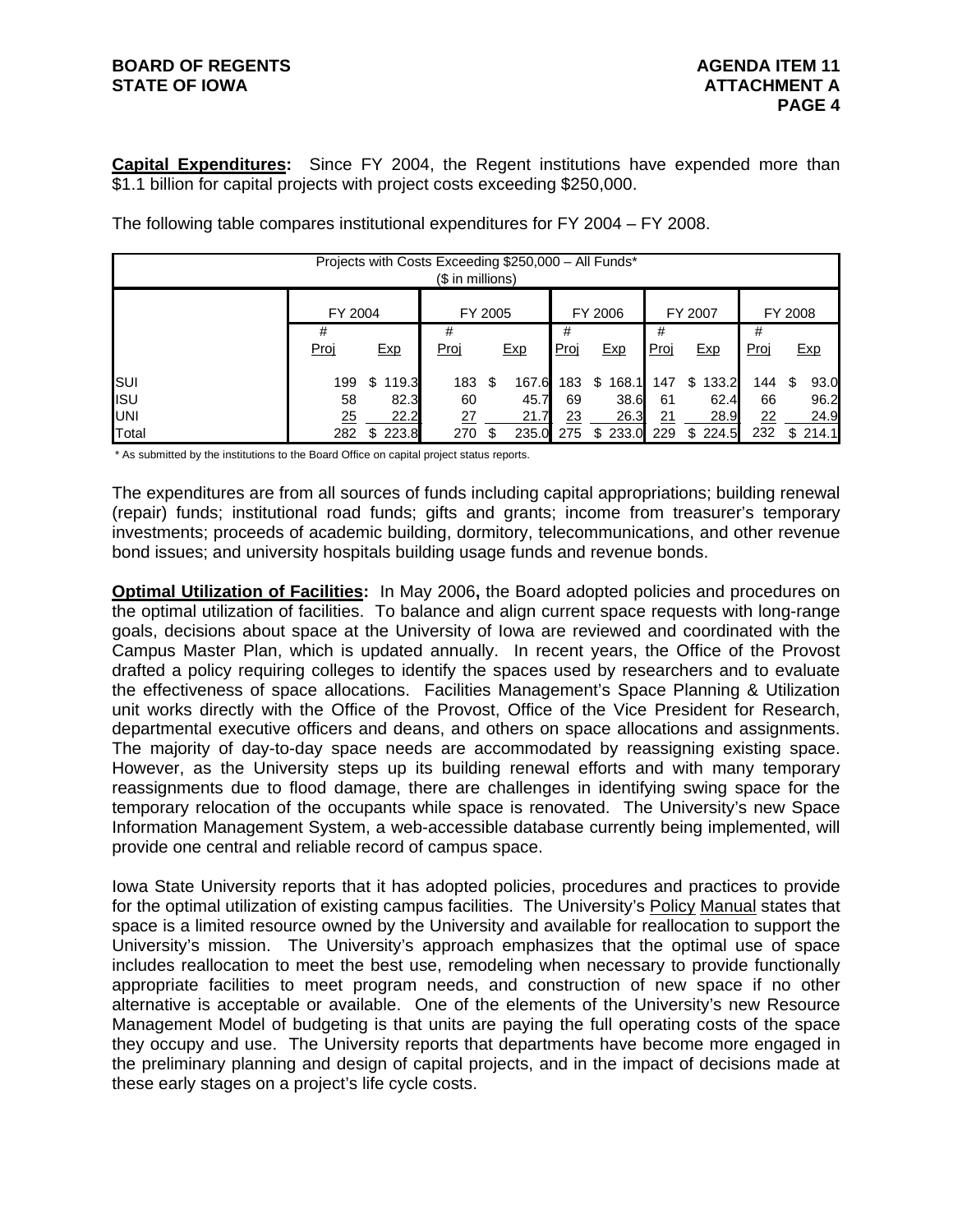The University of Northern Iowa has established policies and procedures stating that space on campus is University space and should be utilized for the maximum benefit of the entire University. All instructional space assignments are made by the Registrar's Office, which may assign University classrooms or laboratories to a specific college or department for priority use while retaining the authority to schedule the space when not in use. The University's Facilities Planning Advisory Committee serves as the recommending body to the President's Cabinet regarding space assignment, space utilization, capital program development and related issues.

The Iowa School for the Deaf utilizes its space as effectively as possible. Portions of facilities that are no longer needed for School functions have been leased out; the School reports that the relationships developed through these leases have been beneficial to all parties.

Iowa Braille and Sight Saving School continues to implement the Task Force recommendations including a key recommendation that the School "continue to improve efficiency and effectiveness of services supported by the Vinton site, faculty and staff…" The renovation of the second floor of Old Main has been completed, allowing for consolidation of functions within this building. AmeriCorps NCCC established its North Central Regional site at the School in June, 2008. AmeriCorps currently occupies Palmer Hall, Rice Hall and north wing of the  $3<sup>rd</sup>$  floor of the Old Main Building.

**Institutional Cooperation / Coordination:** Iowa's public universities continue to work together and coordinate efforts related to facilities. This collaboration allows the universities to share best practices and to pool resources to investigate and pursue innovative and cost saving approaches. Regularly scheduled meetings are held for custodial operations, maintenance, utilities, energy management, design and construction, landscape services and interior design personnel. Iowa State University Facilities Planning and Management is responsible for the administration of capital projects at the two special schools and provides technical consultation as needed. Iowa State University's Environmental Health and Safety Office continues to provide training and monitors compliance for asbestos, lead, chemical management and safety policies at the special schools.

Collaborative and coordinated efforts highlighted in this year's institutional reports are:

- Participating jointly on state task forces established as part of the State's Green Government Initiative (Executive Order 6) and on Regent task forces, including one on energy and facilities, with a goal of developing common energy/sustainability policies and goals.
- Collaborating to address the impact of the state's new electrical license/permit/inspection requirements.
- Sharing service contracts for environmental emissions testing, hazardous and universal waste disposal, electronic waste recycling, and boiler water chemical treatment.
- Cooperating on research and development of a shared cleaning chemical contract with an emphasis on green chemicals by the custodial staffs.
- Piloting improved internal processes for capital projects, initiated after a LEAN organizational event at the University of Iowa and shared with the other universities.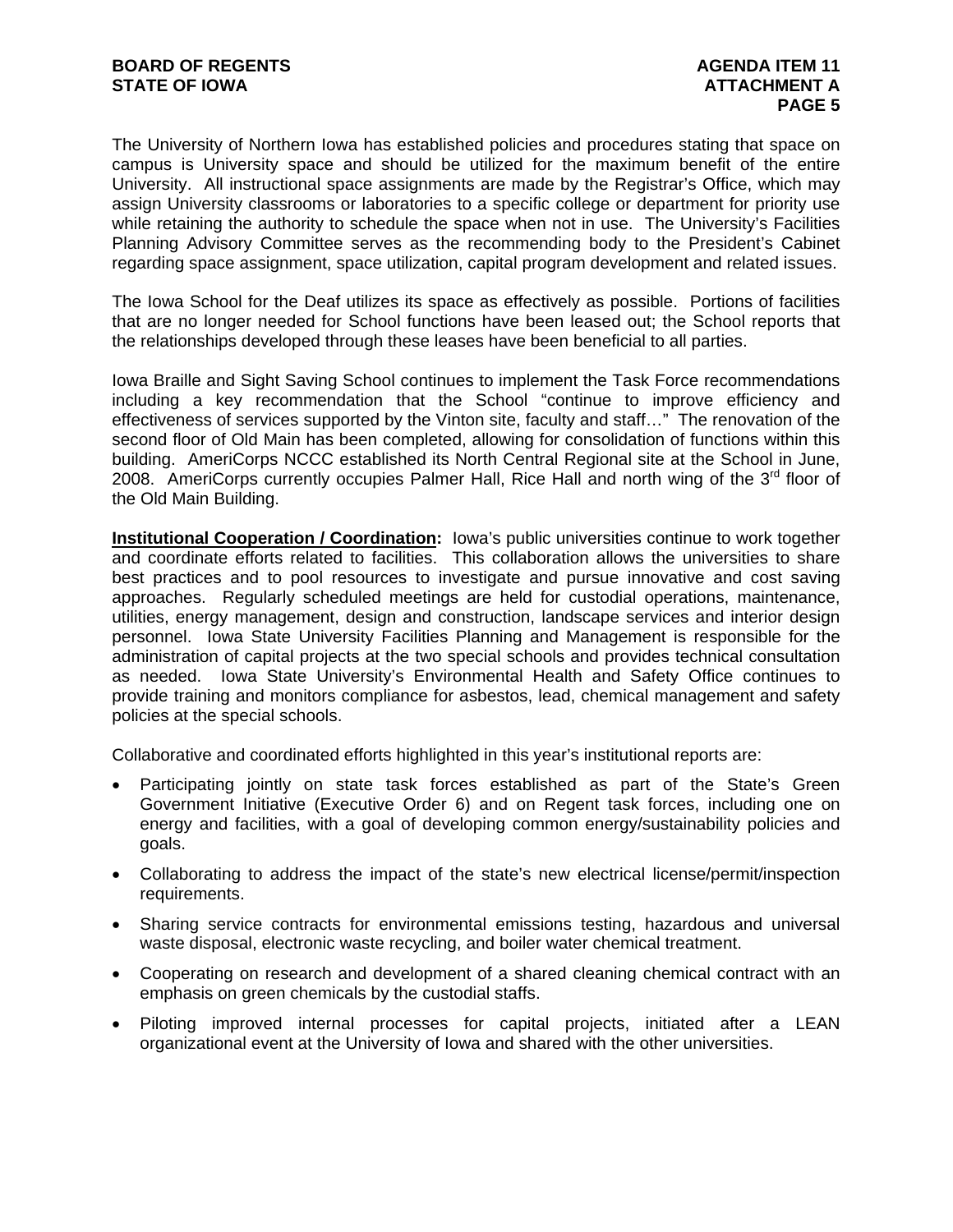# **BOARD OF REGENTS AGENUS AGENDA ITEM 11 STATE OF IOWA ATTACHMENT A**

- Continuing to work jointly on the development of an arc flash program for electricians and other maintenance staff. (An arc flash, an explosive release of energy, takes place when a fault condition or short circuit occurs.)
- Continuing to collaborate on the merit system classification series to allow for staff development and career paths for facilities personnel.

In addition, Iowa State University and the University of Northern Iowa offered the resources of their institutions to help the University of Iowa with the flood response and recovery. Selected services were utilized.

Iowa's public universities and special schools also continue to expand cooperation and sharing arrangements with the public entities (cities, counties, school districts, conversation boards) in the municipalities in which they are located.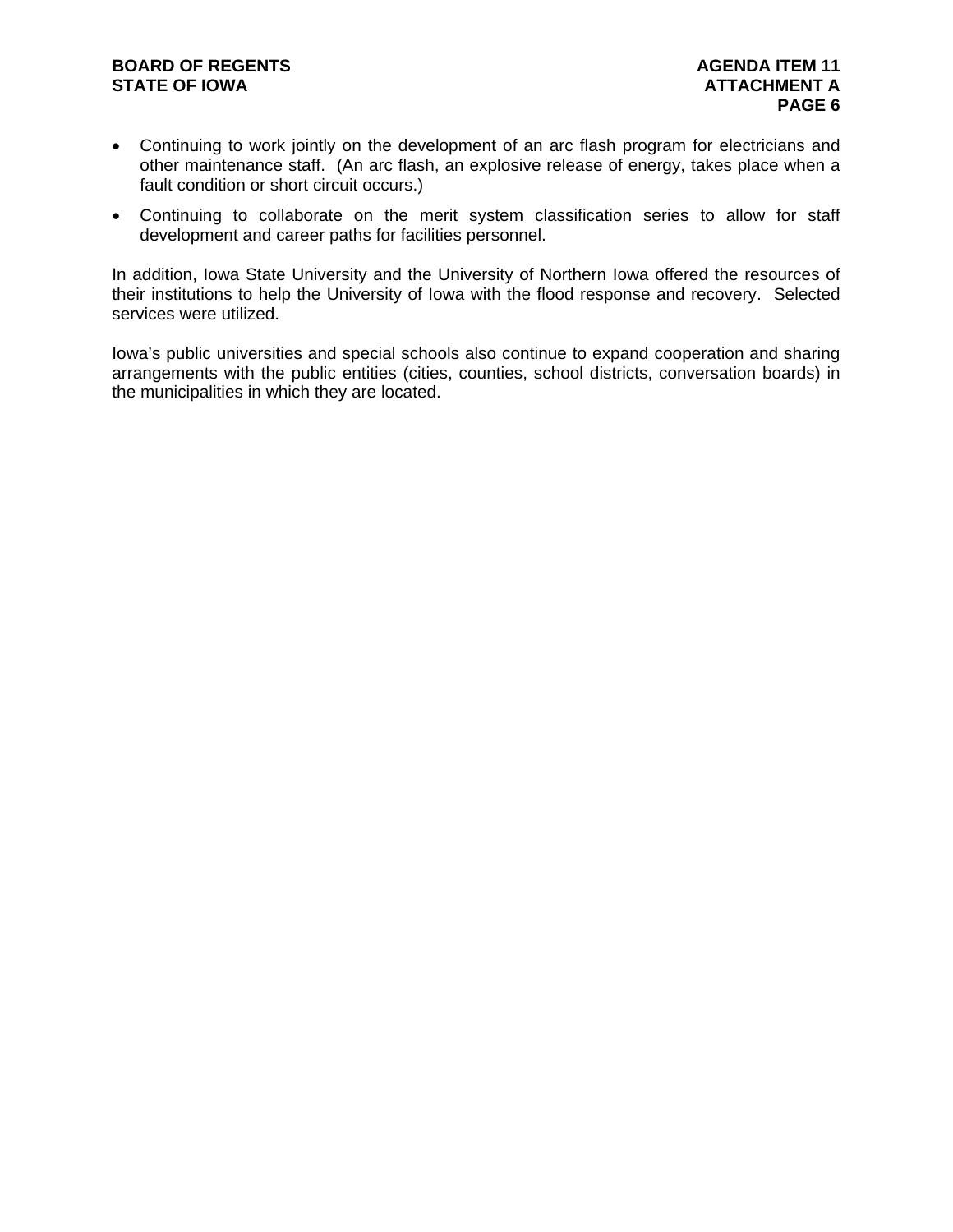# **FIRE AND ENVIRONMENTAL SAFETY AND DEFERRED MAINTENANCE**

#### **BACKGROUND**

**Fire and Environmental Safety:** Fire and environmental safety standards are established by several agencies, including the State Fire Marshal and federal and state governmental regulatory entities. The State Fire Marshal's Office or other external entities may identify deficiencies during campus inspections, or campus personnel may note the deficiencies.

Potentially life-threatening deficiencies are promptly addressed and corrected, or the facilities are closed until they can be made safe. Lesser risks are prioritized using multiple factors including hazard assessments and regulatory requirements. Corrective work is undertaken as funds are available, or the fire safety improvements may be accomplished as part of a renovation project. Each year, there are subtractions to the list as work is accomplished. Additions to the list can result from the altered use of a space, which changes the applicable building code requirements, or the new identification of a deficiency due to different interpretations of the code. Thus, the amount needed to correct the deficiencies does not necessarily decline by the amount that institutions have expended since the previous inspection.

The Regent institutions cooperate with the State Fire Marshal's Office in establishing fire safety priorities; each institution has a systematic method for determining the priority of fire safety improvements to be undertaken. Citations from the Office can be classified as (1) user [housekeeping or procedural items such as use of a doorstop to prop open a door], (2) maintenance [items that require no design and minimal expense, such as door repairs], or (3) other deficiencies [items for which the correction requires an outlay of funds beyond facility management maintenance funds; these items are prioritized].

Environmental safety deficiencies may be identified by campus personnel and regulatory entities. Environmental safety issues include asbestos, lead, underground storage tanks, spill prevention control and countermeasure plans, storm water pollution protection plans, polychlorinated biphenyls (PCBs), mercury, the clean air act, and radioactive sites.

**Deferred Maintenance:** For a number of years, the institutions and Board Office have used the following common definition: Deferred maintenance is the repair or replacement of all, or a part of, an existing capital asset that was not repaired or replaced at the appropriate time because of a lack of funds.

Deferred maintenance is dependent upon time and is sometimes referred to as "capital renewal backlog." Replacement of a building or infrastructure system or component when it should be replaced is building renewal, not deferred maintenance. Deferred maintenance results from inaction on normal maintenance, including planned and preventive maintenance, and renewal and replacement projects.

Adequate funding of regular maintenance can significantly extend the useful lives of facilities and their components. Adequate funding of building renewal is also needed to replace building components.

Deferred maintenance in higher education is a national problem and is partially the result of building booms that occurred during the 1960s and 1970s. The facilities built at that time have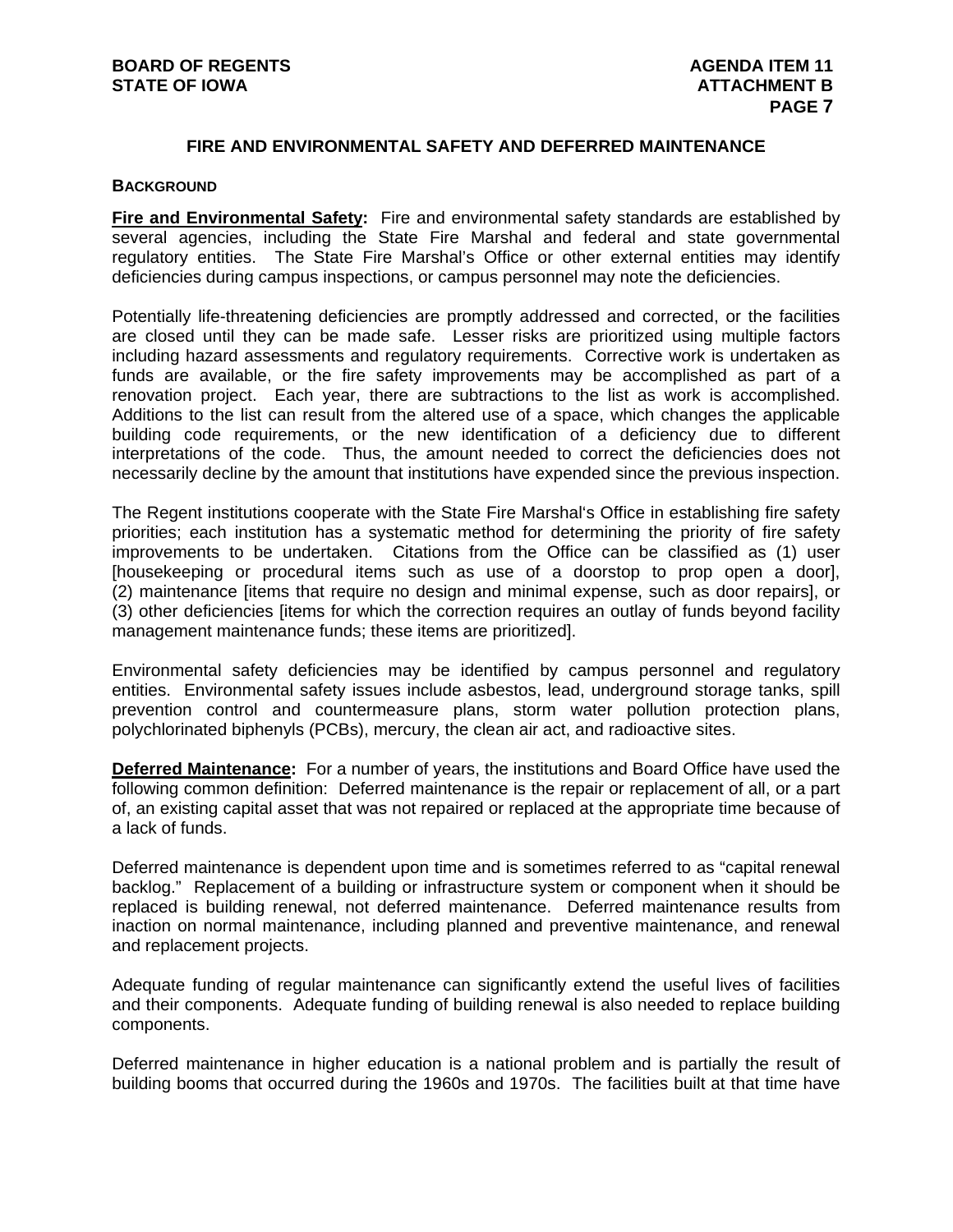aged and many of their component systems have reached the end of their design lives or have become obsolete.

**Funding Sources:** The Regent institutions have made major efforts to correct fire and environmental safety issues and deferred maintenance over the last several years and have received significant state assistance.

Major funding sources for fire safety and individual deferred maintenance projects (not including deferred maintenance items completed as part of renovations) completed from FY 1993 through FY 2008 at the universities and special schools include: general fund operating budgets (\$119.6 million), utility renewal and replacement funds (\$53.5 million), proceeds from academic building revenue bonds and capital appropriations (\$34.5 million), income from treasurer's temporary investments (\$23.1 million), and UIHC building usage funds (\$19.1 million).

**Building Repair Budgets:** As noted above, the largest source of funds to correct the identified, individual deficiencies has been operating budget building renewal (repair) funds. Thus, adequate funding of this item is a critical factor in reducing fire and environmental safety deficiencies and deferred maintenance, and minimizing future facility needs.

Due to significant budget reductions, Regent general education, operating budget building repair expenditures declined, in total, from a high of \$20.3 million in FY 2000 to a budgeted amount of \$18.2 million in FY 2009 (amounts in current dollars), as shown in the following graph. Due to the recently announced reversions, the amounts budgeted for FY 2009 are likely to be reduced when revised budgets are presented to the Board.



**General Operating Fund Expenditures for Building Repairs All Regent Institutions\***

\*FY 2009 budgeted amount as approved by Board in August 2008; UIHC not included.

The FY 2009 originally budgeted amount represents approximately 0.27% of the estimated \$6.7 billion replacement value of the university and special school general educational facilities.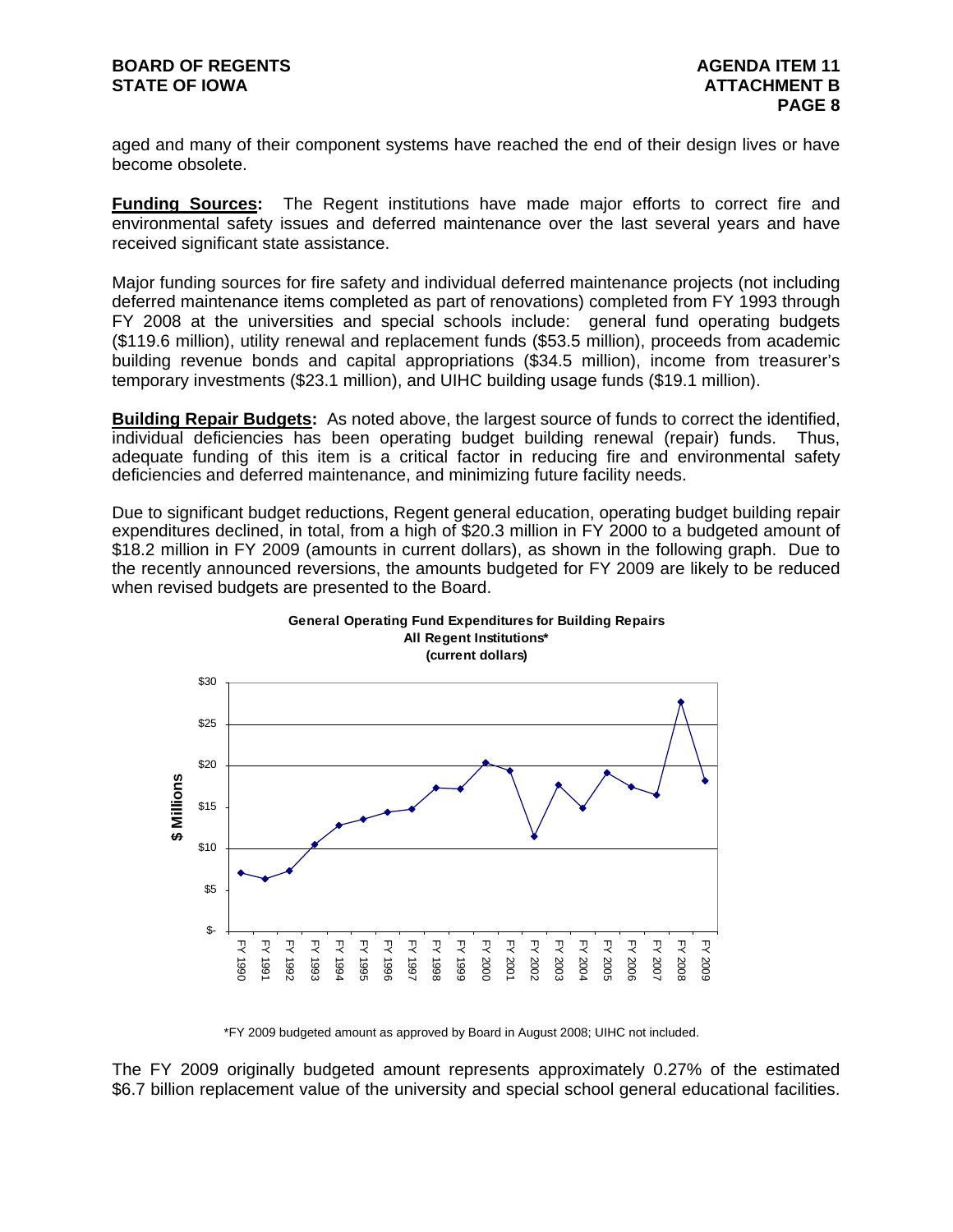According to national standards, this percentage should, at a minimum, be equal to 1% of the replacement value of the facilities to prevent their further deterioration.

#### **ANALYSIS**

The budget reductions of the mid-2000s led to an increase in deferred maintenance and hindered the institutions' capabilities to correct fire and environmental safety deficiencies. Maintenance cycles and preventative maintenance activities were delayed or eliminated, placing buildings and occupants more at-risk for unanticipated building system outages. The inabilities to make needed repairs/replacement of roofs, exterior building envelopes, windows, plumbing and electrical systems can cause further damage to the facilities, thus increasing the cost of future repairs.

**Fire and Environmental Safety:** From FY 1993 (the first year in which data were collected) through FY 2008, fire safety projects completed totaled \$53.1 million in general fund facilities, including UIHC (an average of \$3.3 million per year). Projects planned for or continued in FY 2009 totaled \$3.8 million; this amount could be adjusted downward as a result of the recently announced budget holdbacks. (The institutions submitted their reports prior to the announced reversions and prior to institutional determinations as to how the budgets would be revised.) Details on the Institutional data are shown on Table 1, Page 13.

The institutions indicate that \$20.4 million are needed to correct fire safety deficiencies in general fund and UIHC facilities identified in past inspections by the State Fire Marshal and other external entities as shown below.

# **FIRE SAFETY DEFICIENCIES**

### **Additional Funding Needed to Correct Fire Safety Deficiencies Identified by External Entities<sup>1</sup> General Fund Facilities (\$ Thousands)**

|                        | <b>Fall 2008</b> |
|------------------------|------------------|
|                        | (FY 2009)        |
| SUI (includes Oakdale) | \$<br>8,364.3    |
| UHCl <sup>2</sup>      |                  |
| ISU                    | 9,841.6          |
| UNI                    | 293.0            |
| ISD <sup>3</sup>       |                  |
| <b>IBSSS</b>           | 1,946.3          |
| <b>Total</b>           | \$<br>20,445.2   |

<sup>1</sup>Includes items identified by State Fire Marshal's Office and other external entities; excludes work in buildings to be demolished, and for which waivers from the State Fire Marshal are to be requested.

<sup>2</sup>All Identified deficiencies reported to JC (Joint Commission) are planned for correction in FY 2009.

<sup>3</sup>Excludes work which would be included in the renovation of the east wing of Giangreco Hall.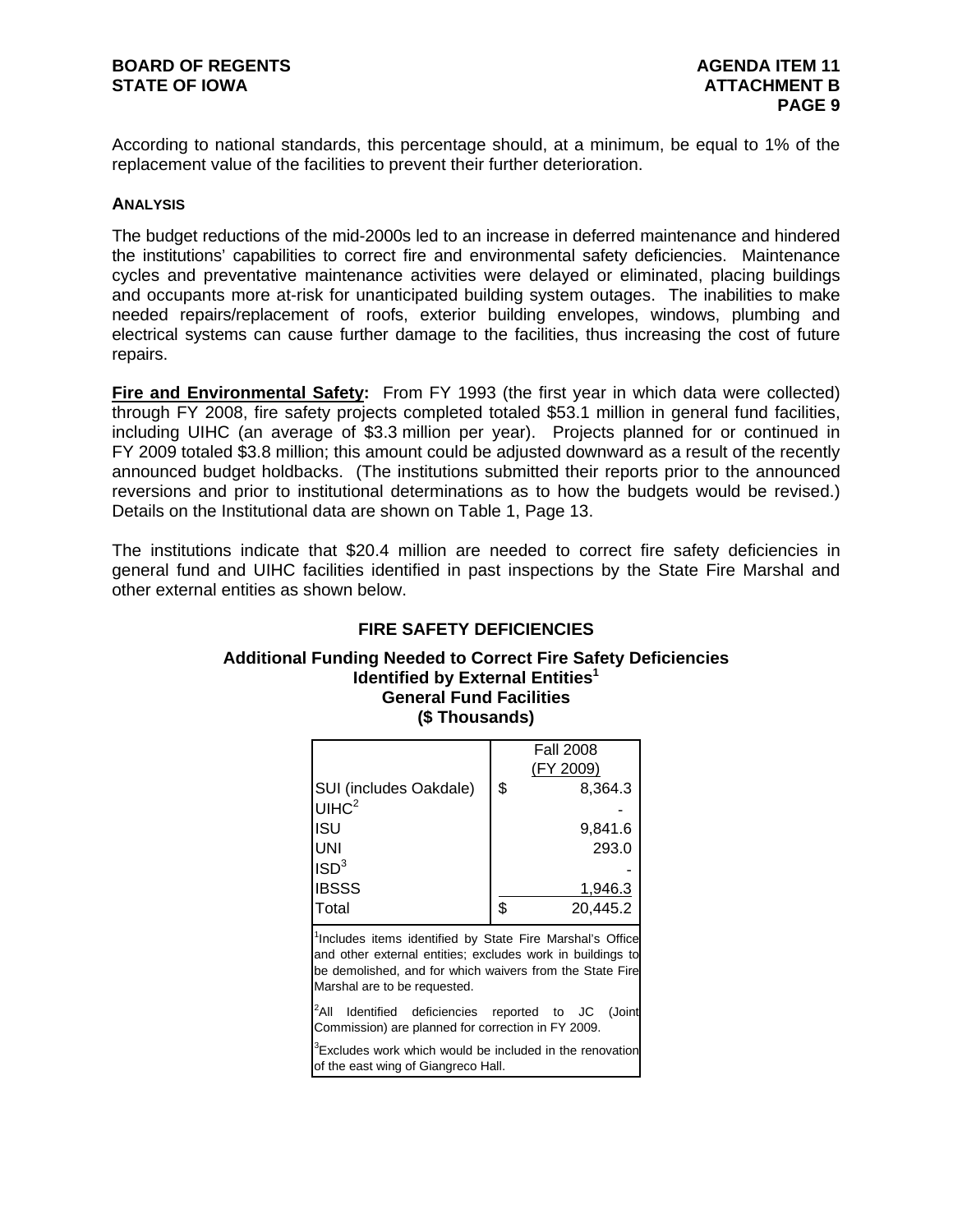While the State Fire Marshal's inspection on record for FY 2008 for the University of Iowa was conducted in 2006, the University reported that additional buildings were added to the list in the last year, thereby leading to an increase in the amount of funding needed to correct the deficiencies. The buildings were added based upon a study undertaken by Shive-Hattery (an architectural-engineering firm) to determine the best method to resolve deficiencies identified in 2006; the proposed solutions have been accepted by the State Fire Marshal's Office. More than \$780,000 in fire safety deficiencies were eliminated through the demolition of the International Center, which is the site on which the new College of Public Health Academic Building is being constructed. The University also reports that improvements to fire safety are being incorporated into flood recovery work, including at the Iowa Memorial Union, Museum of Art and Theatre Building, including upgraded fire alarm systems.

Iowa State University reports a significant increase in funding needed to correct fire safety deficiencies; increases in the estimate result from the cost of adding to the list fire sprinkler systems in 17 buildings to address fire corridor deficiencies cited in the 2007 inspection by the State Fire Marshal's Office.

An increase is also reported for Iowa Braille and Sight Saving School which primarily reflects the cost of installing sprinklers in Rice and Palmer Halls, which house AmeriCorps NCCC members. The sprinklering is a requirement of the State Fire Marshal due to a change in occupancy of the buildings. The Board's FY 2010 capital request, approved at its September 2008 meeting, includes \$1 million to address fire safety deficiencies at the School.

Recent, current, or funded renovation projects have corrected or will correct many fire safety deficiencies.

The institutions report that they have developed the necessary plans to address campus environmental safety issues.

**Deferred Maintenance:** From FY 1993 through FY 2008, deferred maintenance totaling \$213.8 million (an average of \$13.3 million per year) was corrected in Regent general fund buildings and utilities, not including deferred maintenance corrected as part of renovations. Projects that were planned for or continued in FY 2009 prior to the recent budget reversions total \$38.7 million. Institutional data are shown on Table 2, Page 14. Major renovation projects which have corrected or will correct a significant amount of deferred maintenance are also included on Table 2.

The table on page 12 summarizes the deferred maintenance reported by the institutions. (Dollar amounts for projects planned to be undertaken in FY 2009 and the deferred maintenance components of ongoing and funded renovation projects are not included.)

The amount of deferred maintenance reported for Fall 2008 is \$35.3 million (7.7%) higher than the amount reported for Fall 2007. The total amount increased from \$459.2 million to \$494.5 million. These sums are in current dollars; higher construction costs would have increased the Fall 2007 amount to approximately \$484 million in current dollars.

The three public universities report increases in the amount of deferred maintenance (Fall 2008 compared to Fall 2007) totaling \$35.4 million or an increase of 7.8%. The special schools report slight decreases in the amount of deferred maintenance.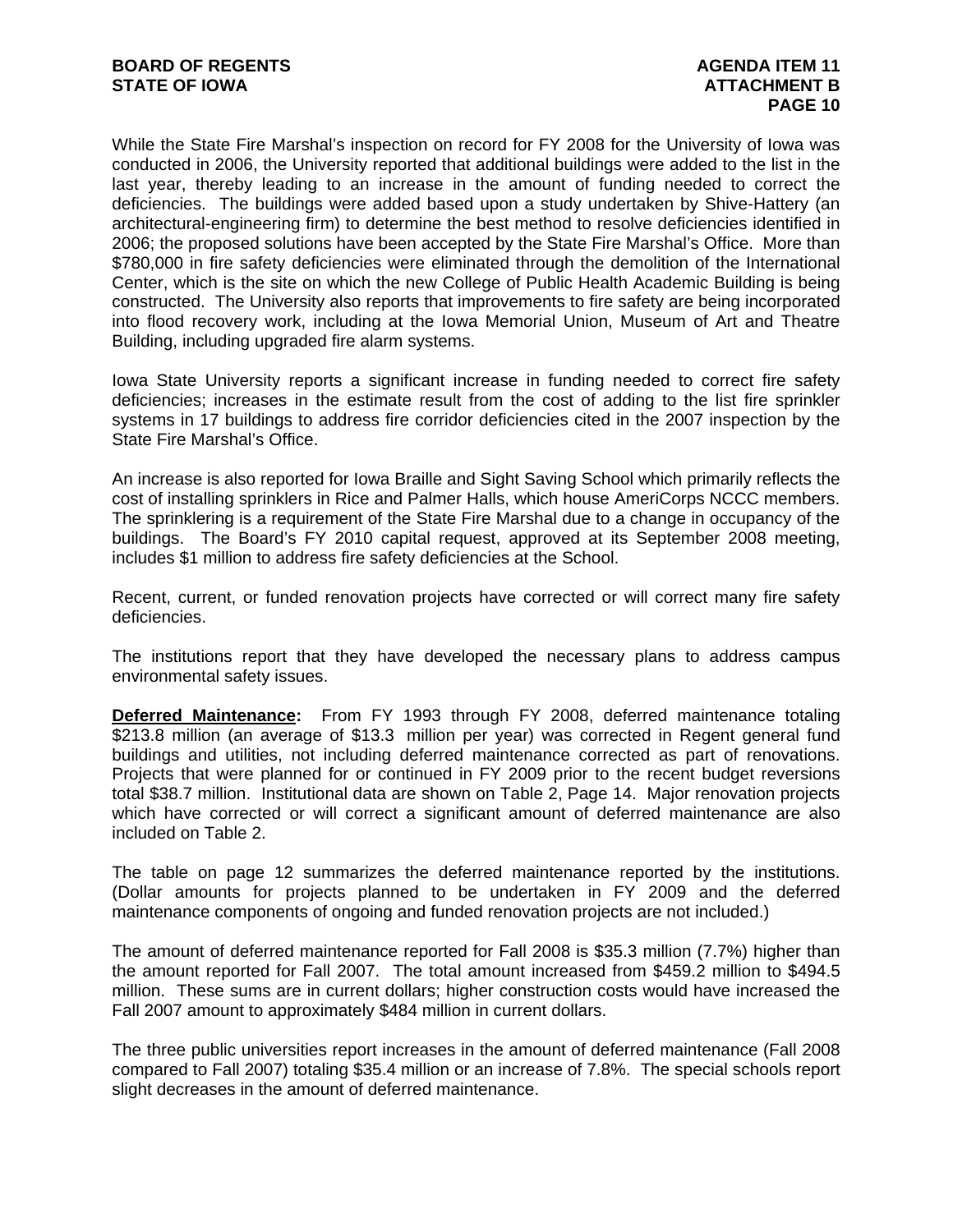The University of Iowa's current estimate of the amount of deferred maintenance in buildings is based upon the assessment undertaken by ISES Corporation which began in 2004. Adjustments were then made for completed projects, FY 2009 projects and the correction of deferred maintenance which will occur as part of the renovations authorized by the 2004 and 2007 bonding legislation. The dollar estimates were compiled prior to the 2008 flood; any impact of the flood on deferred maintenance needs has not been included. Beginning in FY 2009, ISES will reassess one-third of the general fund buildings, with the University planning to continue the reassessments through FY 2010 and FY 2011.

The University reports that due to the interrelationship of deferred maintenance, capital renewal and plant adaptation, ISES found that the University's deferred maintenance backlog could more than double within the next 10 years unless the University is able to reach a funding threshold that meets future capital renewal needs. To address this need, the University is targeting an increase in its building renewal funding commensurate with the growth of space on campus. As space is added, building renewal funds are being increased at a rate of 1.5% of the value of the added space.

Iowa State University reports that it has a comprehensive, systematic process for identifying its deferred maintenance needs. The methodology involves assessing all general fund buildings in eight different categories. The assessment takes into account the replacement value of the building, the value of the sub-systems within the building, the age of the building and its systems, and the condition of those systems. The process was expanded during FY 2005 to also include building specific assessments to create project estimates for repair and replacement of building system components, such as an air handler, exterior building entrance steps, etc.; the data are entered into the facilities management system which provides data base management.

In FY 2008, the deferred maintenance needs for each building at the University of Northern Iowa were updated from 2003 survey maintenance data, with input by custodial staff and maintenance personnel, and the buildings' occupants. Deferred maintenance was identified by category, i.e. roofs, interiors, etc.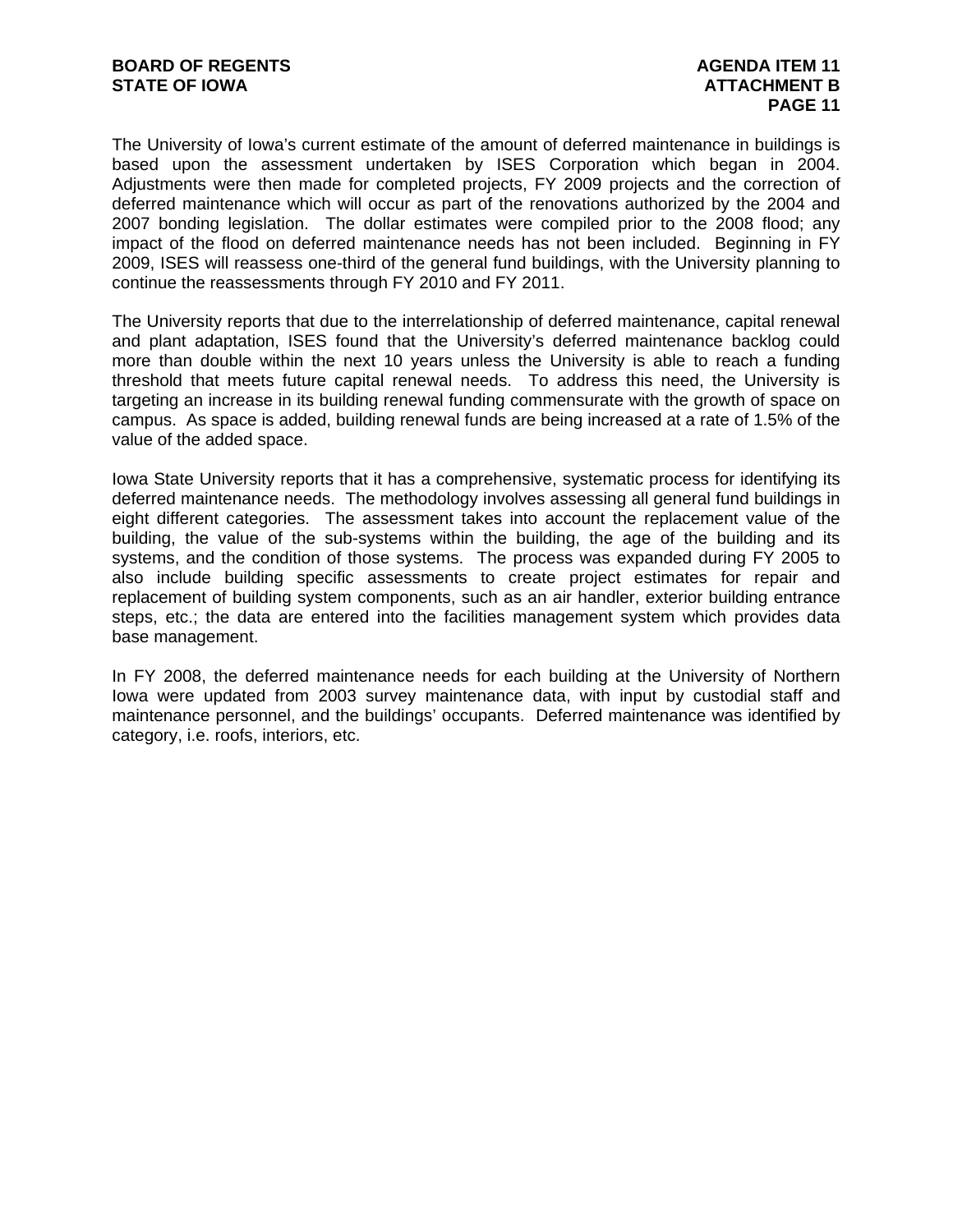# **Total Deferred Maintenance General Fund Facilities and Utilities Fall 20081 (\$ Thousands)**

|                                                            | SUI <sup>3,4</sup> | <u>ISU</u>                                                       | <b>UNI</b> | <b>ISD</b> | <b>IBSSS</b> | Total    |
|------------------------------------------------------------|--------------------|------------------------------------------------------------------|------------|------------|--------------|----------|
| <b>Individual Projects</b>                                 |                    |                                                                  |            |            |              |          |
| Buildings <sup>2</sup>                                     |                    | \$129,955.6 \$185,005.2 \$33,470.1 \$490.0 \$646.0 \$349,566.9   |            |            |              |          |
| <b>Utilities</b>                                           | 13.397.0           | 10.047.5                                                         | 231.0      | 1,210.0    | 33.0         | 24.918.5 |
| Subtotal                                                   |                    | \$143,352.6 \$195,052.7 \$33,701.1 \$1,700.0 \$679.0 \$374,485.4 |            |            |              |          |
|                                                            |                    |                                                                  |            |            |              |          |
| Included within Five Year Capital Plan (FY 2010 - FY 2014) |                    |                                                                  |            |            |              |          |

| $\overline{a}$ included within Five Teal Capital Fight (Fig. 2010 - Fig. 2014) |     |             |               |                        |                |      |                          |                     |
|--------------------------------------------------------------------------------|-----|-------------|---------------|------------------------|----------------|------|--------------------------|---------------------|
| Buildings <sup>2</sup>                                                         | S.  | 63.206.3 \$ | 6,998.9       | $$33,917.7$ \;         | $\blacksquare$ | \$.  | $\overline{\phantom{a}}$ | \$104,122.9         |
| <b>Utilities</b>                                                               |     | ۰           |               | 15,902.1               |                |      |                          | 15,902.1            |
| Subtotal                                                                       | \$. | 63.206.3    | \$<br>6,998.9 | \$<br>49,819.8 \$      |                | - \$ | $\overline{\phantom{a}}$ | \$120,025.0         |
| <b>Grand Total</b>                                                             |     |             |               |                        |                |      |                          |                     |
| <b>Buildings</b>                                                               |     | \$193.161.9 | \$192,004.1   | \$67,387.8             | 490.0          |      | \$646.0                  | \$453.689.8         |
| <b>Utilities</b>                                                               |     | 13.397.0    | 10,047.5      | 16.133.1               | 1,210.0        |      | 33.0                     | 40.820.6            |
| Total                                                                          |     | \$206,558.9 | \$202,051.6   | $$83,520.9$ $$1,700.0$ |                |      |                          | \$679.0 \$494,510.4 |
|                                                                                |     |             |               |                        |                |      |                          |                     |

 ongoing or funded renovation projects. <sup>1</sup>Does not include dollar amounts for projects to be undertaken in FY 2009 and the deferred maintenance components of

<sup>2</sup>Includes site work.

<sup>3</sup>Includes Oakdale Studio A and Oakdale Hall, all or a portion of which will be demolished upon completion of the new Laboratory; excludes the International Center which was demolished as the site for the new Public Health facility.

 4 SUI projects and dollar estimates were compiled prior to the Flood of 2008. The impact of the flood on deferred maintenance needs is not included.

The University of Iowa Hospitals and Clinics has not reported any deferred maintenance and indicates that it does not have any maintenance needs that meet the definition of deferred maintenance.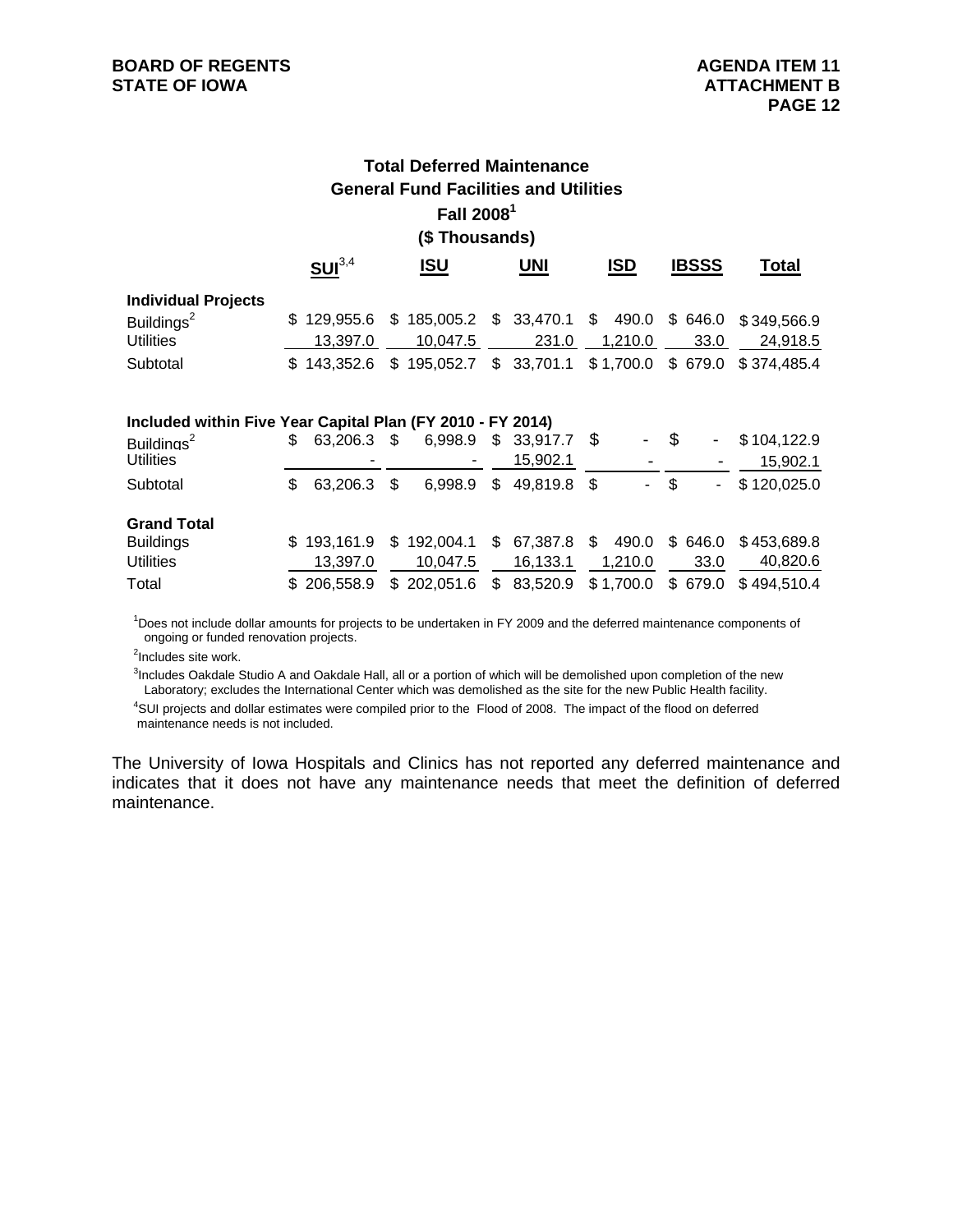|                                                                                                                                                                                                                                                                                                                                                                                                                                                                                                                                                            |        |                                                                |                | GENERAL FUND FACILITIES<br>(\$Thousands) |        |                                                           |        |                                           |                                                                                                                                                                                               |                                             |                                                                                                             |
|------------------------------------------------------------------------------------------------------------------------------------------------------------------------------------------------------------------------------------------------------------------------------------------------------------------------------------------------------------------------------------------------------------------------------------------------------------------------------------------------------------------------------------------------------------|--------|----------------------------------------------------------------|----------------|------------------------------------------|--------|-----------------------------------------------------------|--------|-------------------------------------------|-----------------------------------------------------------------------------------------------------------------------------------------------------------------------------------------------|---------------------------------------------|-------------------------------------------------------------------------------------------------------------|
| <b>Projects:</b>                                                                                                                                                                                                                                                                                                                                                                                                                                                                                                                                           |        | <u>sur</u>                                                     |                | <b>UIHC</b>                              |        | $\overline{\mathbf{S}}$                                   |        | 뢰                                         | $\frac{1}{2}$                                                                                                                                                                                 | <b>IBSSS</b>                                | <b>Total</b>                                                                                                |
| Completed Projects:                                                                                                                                                                                                                                                                                                                                                                                                                                                                                                                                        |        |                                                                |                |                                          |        |                                                           |        |                                           |                                                                                                                                                                                               |                                             |                                                                                                             |
| FY 1993                                                                                                                                                                                                                                                                                                                                                                                                                                                                                                                                                    | ↮      | 1,476.5                                                        | ↮              | 507.3                                    | ↔      | 1,135.6                                                   | ↮      | 551.3                                     |                                                                                                                                                                                               | 11.0<br>↮                                   | 3,681.7<br>↮                                                                                                |
| FY 1994                                                                                                                                                                                                                                                                                                                                                                                                                                                                                                                                                    |        | 721.2                                                          |                | 619.2                                    |        | 365.6                                                     |        | 447.3                                     | 111.5<br>↔                                                                                                                                                                                    | 6.9                                         | 2,271.7                                                                                                     |
| FY 1995                                                                                                                                                                                                                                                                                                                                                                                                                                                                                                                                                    |        | 1,664.2                                                        |                | 619.4                                    |        | 153.6                                                     |        | 62.5                                      | 97.5                                                                                                                                                                                          | 10.9                                        | 2,608.1                                                                                                     |
| FY 1996                                                                                                                                                                                                                                                                                                                                                                                                                                                                                                                                                    |        | 2,233.4                                                        |                | 55.0                                     |        | 2,163.7                                                   |        | 83.6                                      | 211.5                                                                                                                                                                                         |                                             | 4,751.2                                                                                                     |
| FY 1997                                                                                                                                                                                                                                                                                                                                                                                                                                                                                                                                                    |        | 1,320.0                                                        |                | 380.0                                    |        | 235.8                                                     |        | 63.8                                      | 91.5                                                                                                                                                                                          | $47$<br>$47$<br>$47$                        | 2,132.3                                                                                                     |
| FY 1998                                                                                                                                                                                                                                                                                                                                                                                                                                                                                                                                                    |        | 1,401.0                                                        |                | 1,552.3                                  |        | 735.9                                                     |        | 126.3                                     | 125.0                                                                                                                                                                                         | $\overline{\circ}$                          | 3,948.6                                                                                                     |
| FY 1999                                                                                                                                                                                                                                                                                                                                                                                                                                                                                                                                                    |        | 1,696.0                                                        |                | 1,880.8                                  |        | 288.0                                                     |        | 12.2                                      | 225.0                                                                                                                                                                                         | 84                                          | 4,110.4                                                                                                     |
| FY 2000<br>FY 2001                                                                                                                                                                                                                                                                                                                                                                                                                                                                                                                                         |        | 1,272.0                                                        |                | 2,335.0                                  |        | 219.0                                                     |        | 64.3                                      | 12.0                                                                                                                                                                                          | $\ddot{ }$ .                                | 3,903.3                                                                                                     |
|                                                                                                                                                                                                                                                                                                                                                                                                                                                                                                                                                            |        | 944.0                                                          |                | 2,071.7                                  |        | 538.3                                                     |        | 77.5                                      | $\overline{1}$ .0                                                                                                                                                                             | $\blacksquare$                              | 3,632.5                                                                                                     |
| FY 2002                                                                                                                                                                                                                                                                                                                                                                                                                                                                                                                                                    |        | 718.0                                                          |                | 1,322.7                                  |        | 542.8                                                     |        | 8.2                                       | 25.0                                                                                                                                                                                          |                                             | 2,616.7                                                                                                     |
| FY 2003                                                                                                                                                                                                                                                                                                                                                                                                                                                                                                                                                    |        | 930.0                                                          |                | 1,377.0                                  |        | 336.9                                                     |        | 26.3                                      | 23.0                                                                                                                                                                                          | 65.0                                        | 2,758.2                                                                                                     |
| FY 2004                                                                                                                                                                                                                                                                                                                                                                                                                                                                                                                                                    |        | 1,554.5                                                        |                | 915.9                                    |        | 295.5                                                     |        | 25.0                                      | 6.0                                                                                                                                                                                           | $\blacksquare$                              | 2,796.9                                                                                                     |
| FY 2005                                                                                                                                                                                                                                                                                                                                                                                                                                                                                                                                                    |        | 1,502.0                                                        |                | 2,103.0                                  |        | 177.0                                                     |        | 25.0                                      | 25.0                                                                                                                                                                                          |                                             | 3,832.0                                                                                                     |
| FY 2006                                                                                                                                                                                                                                                                                                                                                                                                                                                                                                                                                    |        | 1,637.0                                                        |                | 2,058.6                                  |        | 215.9                                                     |        | 30.0                                      |                                                                                                                                                                                               | $\ddot{ }$ :                                | 3,943.2                                                                                                     |
| $-Y 2007$                                                                                                                                                                                                                                                                                                                                                                                                                                                                                                                                                  |        | 978.3                                                          |                | 650.0                                    |        | 928.6                                                     |        | 36.0                                      | 75.0                                                                                                                                                                                          | 4.7                                         | 2,672.6                                                                                                     |
| <b>EX 2008</b>                                                                                                                                                                                                                                                                                                                                                                                                                                                                                                                                             |        | 1,128.2                                                        |                | 676.4                                    |        | 470.0                                                     |        | 80.2                                      | 700.0                                                                                                                                                                                         | ***<br>343.3                                | 3,398.1                                                                                                     |
| Subtotal                                                                                                                                                                                                                                                                                                                                                                                                                                                                                                                                                   | ↮      | 21,176.3                                                       | ↮              | 19,124.3                                 | ↮      | 8,802.2                                                   | ↮      | 1,719.5                                   | \$1,729.0                                                                                                                                                                                     | 506.2<br>↔                                  | 53,057.5<br>↮                                                                                               |
| Projects Planned for or Continued in FY 2009                                                                                                                                                                                                                                                                                                                                                                                                                                                                                                               | ↮      | 1,092.0                                                        | ↮              | 1,286.7                                  | ↮      | 936.0                                                     | ↮      | 55.0                                      | 26.0<br>↮                                                                                                                                                                                     | 387.0<br>↔                                  | 3,782.7<br>↔                                                                                                |
| Total                                                                                                                                                                                                                                                                                                                                                                                                                                                                                                                                                      | ↮      | 22,268.3                                                       | ↮              | 20,411.0                                 | ↮      | 9,738.2                                                   | ↮      | 1,774.5                                   | \$1,755.0                                                                                                                                                                                     | 893.2<br>↮                                  | 56,840.2<br>↮                                                                                               |
| n Old Capitol - Fire Restoration and Buildings Improvements and Chemistry Renovation projects.<br>Does not include fire safety components of major renovation projects.<br>ncome from Treasurer's Temporary Investments<br>"SUI-Excludes UIHC; includes projects approved and funded<br>University Hospital Building Usage Funds<br>*** Includes fire safety components of renovation projects.<br>Building Renewal / General University<br>Academic Building Revenue Bonds<br>Special and Capital Appropriations<br>By Source of Funds:<br>Total<br>Other | ↮<br>↮ | 1,000.0<br>564.0<br>22,268.3<br>7,373.0<br>2,587.6<br>10,743.7 | ↮<br>$\bullet$ | 20,411.0<br>20,411.0                     | ↮<br>↮ | 9,738.2<br>542.8<br>1,000.0<br>3,086.7<br>51.0<br>5,057.7 | ↮<br>↮ | 1,774.5<br>826.0<br>1.3<br>772.4<br>174.8 | or FY 93 - FY 03; for FY 1993 also includes projects completed with Academic Building Revenue Bonds, 1991. Includes fire safety improvements<br>885.0<br>717.0<br>153.0<br>$0.551, 1$ \$<br>↮ | 167.9<br>277.3<br>448.0<br>893.2<br>↮<br>မာ | 8,090.6<br>6,500.3<br>3,162.3<br>20,411.0<br>56,840.2<br>17,458.7<br>1,217.3<br>$\boldsymbol{\varphi}$<br>↮ |